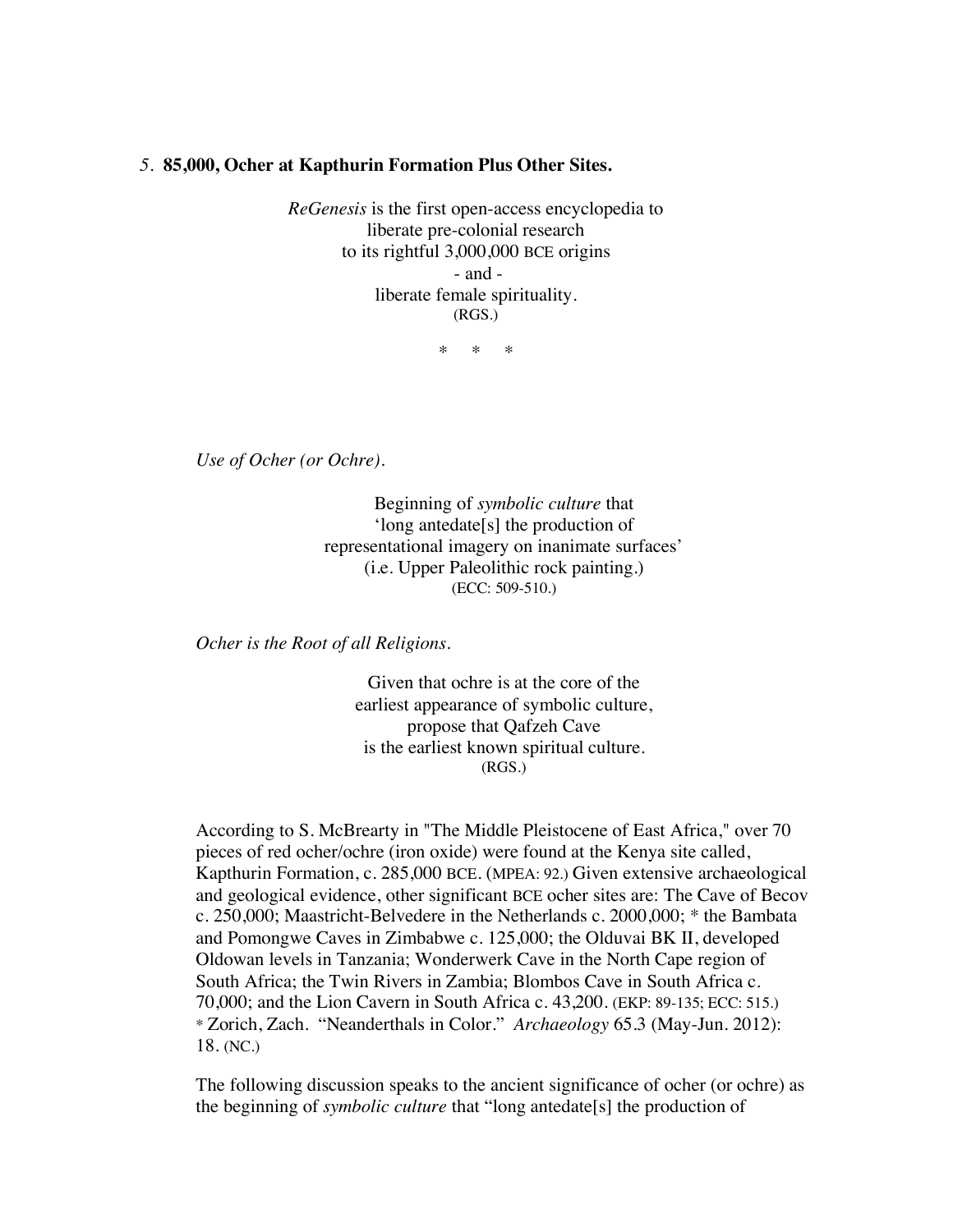representational imagery on inanimate surfaces (i.e., Upper Paleolithic rock painting)." (ECC: 509-510.)

The record of pigment use in the course of prehistory is consistent with the neurological and symbolic regularities discussed above. Black and red pigments were the earliest to occur in prehistory [ancient history] and are relatively abundant in Paleolithic sites. Of the two colors, it is red that dominates the Paleolithic color palette (Bahn and Vertut 1997: 115), usually in the form of ochre, 'an earthy, pulverulent, red [hematite], yellow, or brown [limonite, goethite] iron oxide that is used as a pigment' (Bates and Jackson 1980). Clearly, the ochre found in archaeological sites was not necessarily acquired and/or used for its color and in symbolic contexts. The inclusion of iron oxides in an archaeological deposit may be the result of natural depositional processes or of its use (e.g., as preservatives or medicines) because of physical or chemical properties to which color was incidental and irrelevant. Indeed, 15 years ago acceptance of archaeological finds as indications of Middle Paleolithic symbolismincluding color symbolism-was a risky, not to say naive, proposition (Bar-Yosef 1988, Chase and Dibble 1987). Since then, however, new discoveries and new analyses have been advanced as support for the claim that the mental and cognitive capacities for symbolic behavior were already in place by the Middle Paleolithic (d'Errico and Nowell 2,000; Hayden 1993; Hovers et al. 1995; Hovers, Kimbel, and Rak 2000; Marshack 1989, 1996; Schepartz 1993) (ECC: 493).

On the basis of the abundant ochre record from Africa, whose beginnings can be traced to the late Middle Pleistocene, Knight, Power, and Watts (1995) and Watts (1999) have postulated that symbolic culture as a systematic behavior emerged within an African Middle Stone Age population of modern humans. Their line of reasoning is characteristic of the 'symbols as tokens' approach in that it views symbols as information carriers and places their origins in rational behavior designed to satisfy material needs (Robb 1998). … According to the suggested model, the use of ochre as the first cultural symbolic construct emerged as a sociobiological response to the reproductive stress [including menstruation] experienced by females during the phase of encephalization associated with archaic H. sapiens. …They argue that the signal of menstruation, appropriated from an individual by a collective, communicated for the first time a 'symbolic' construct, and because the symbol as such came into being only within a social context they view the use of ochre as the beginning of symbolic culture. Knight, Power, and Watts (1995) and Watts (1999) see clear indications in the African archaeological record that the beginnings of the postulated symbolic culture long antedate the production of representational imagery on inanimate surfaces (i.e., Upper Paleolithic rock painting). Watts (1999) accepts that the Middle Stone Age does not share the elaborate symbolic culture evident in the Late Stone Age (and the Upper Paleolithic in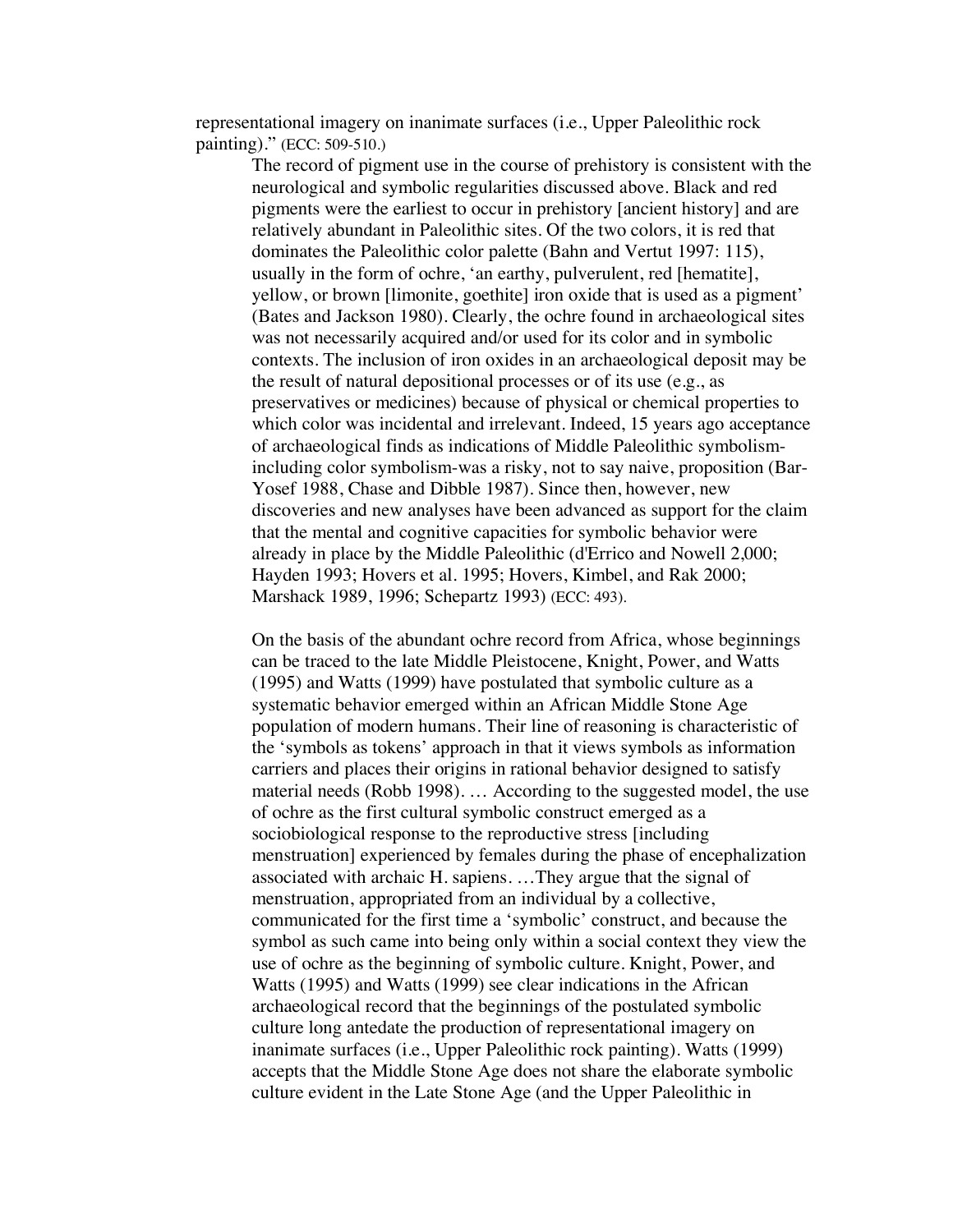Europe) but maintains that all the essential elements appear to have been in place by, or shortly before, the Last Interglacial-within the Middle Stone Age 2 and approximately coincident with the emergence of anatomically modern humans. Significantly, he notes that the frequency and intensity of the use of ochre increase gradually over time from the Middle Stone Age onwards (ECC: 509-510).

For further ochre research:

- Bednarik, Robert G. "The Earliest Evidence of Palaeoart." *Rock Art Research: The Journal of the Australian Rock Art Research Association and the International Federation of Rock Art Organizations* 20.2 (Nov. 2003): 89-135. (EKP.)
- Collins, Christopher. *Paleopoetics: The Evolution of the Preliterate Imagination*. New York, NY: Columbia University Press, 2013. (PE.)
- Hovers, Erella, et al. "An Early Case of Color Symbolism: Ochre Use by Modern Humans in Qafzeh Cave." *Current Anthropology* 44.4 (Aug.- Oct. 2003): 491-522. (ECC.)
- Marshack, Alexander. "On Paleolithic Ochre and the Early Uses of Color and Symbols." *Current Anthropology* 22.2 (Apr. 1981): 188-191. (POE.)
- McBrearty, S. "The Middle Pleistocene of East Africa*." Human Roots: Africa and Asia in the Middle Pleistocene.* Eds. Lawrence S. Barham, and K. Robson-Brown. Bristol, England: Published for the Centre for Human Evolutionary Research at the University of Bristol, by the Western Academic & Specialist Press, 2001. 81-92. (MPEA.)

Further research on ancient ochre: 500,000-300,000, Dark Mother Tan-Tan of Morocco; 280,000-250,000, The Berekhat Ram Figure; 92,000, Qafzeh Cave and Ochre Symbolism; 70,000, Blombos Cave and V Shaped Engraving; 50,000, African Homo Sapiens Migrations and Matrilineal Motherline; 31,000, Chauvet Cave and Vulva Engravings; 10,000, Grotta dell'Addaura; 2600-2000, Early Bronze Age, Crete, Chthonian \* Prepalatial/Early Minoan (EM I-III); and 1500, Lachish Ewer, Triangle, and Menorah. (RGS.)

```
* (Earth mother, Chthonia.)
```
IMAGE: OCHER FROM KAPTHURIN FORMATION: KENYA, AFRICA. ILLUSTRATION: © GSA. DESCRIPTION KAPTHURIN FORMATION OCHER, MIDDLE PLEISTOCENE OF EAST AFRICA, KENYA, SLIDE LOCATION , SHEET , ROW , SLEEVE , SLIDE # , BCE. ON LOCATION: ILLUSTRATION/IMAGE IN PROCESS. NOTE 1: FIELDWORK PROJECT. PHOTO NOTE: FOR FURTHER RESEARCH AND IMAGES OF: KAPTHURIN FORMATION C. 285,000 BCE; CAVE OF BECOV C. 250,000; THE BAMBATA AND POMONGWE CAVES IN ZIMBABWE C. 125,000; THE OLDUVAI BK II, OLDOWAN LEVELS IN TANZANIA; WONDERWERK CAVE IN THE NORTH CAPE REGION OF SOUTH

AFRICA; THE TWIN RIVERS IN ZAMBIA; BLOMBOS CAVE IN SOUTH AFRICA